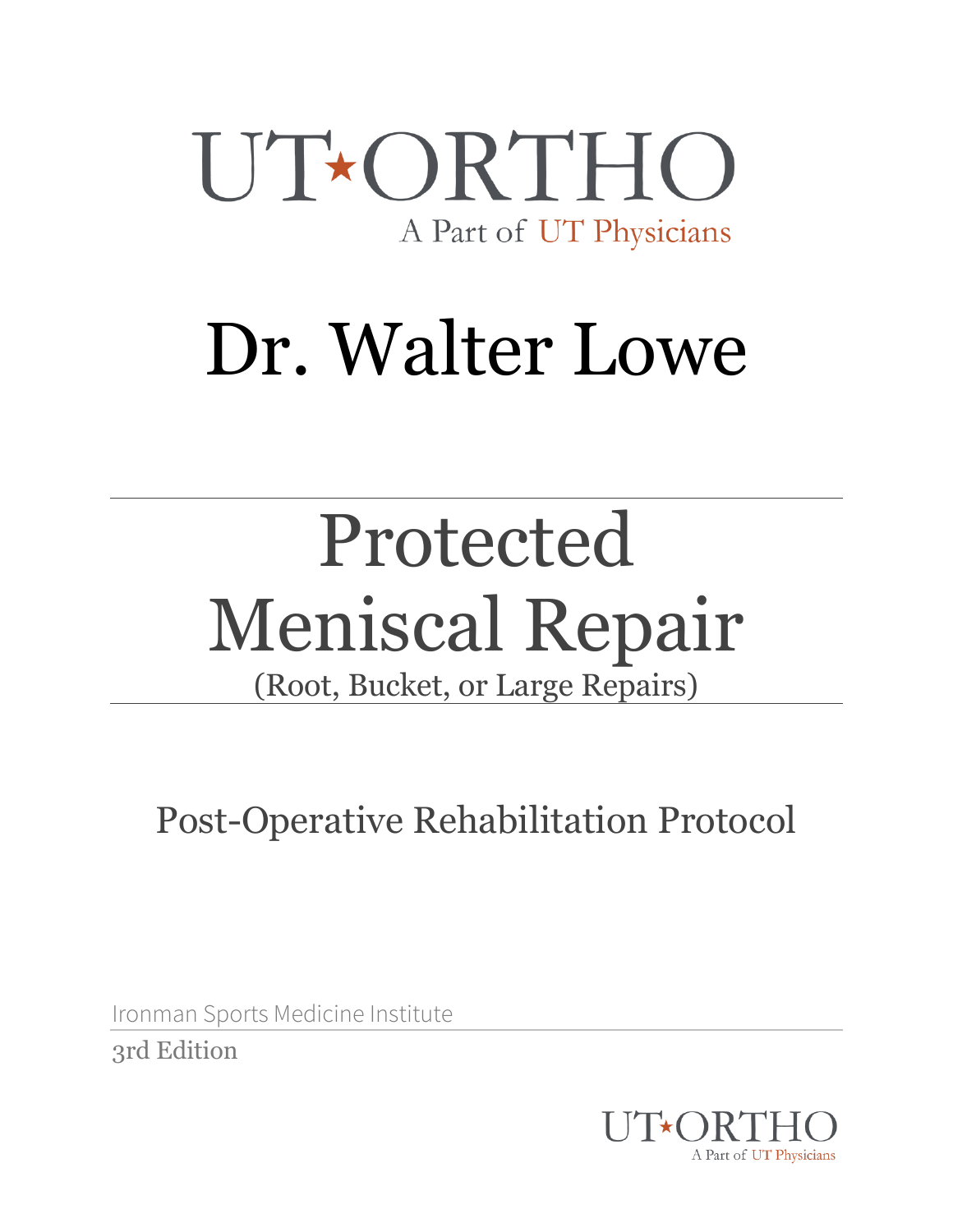### Tips for Successful Recovery

- 1. **Surgical pre-cautions**: Do not change bandages unless instructed by physician. Wear compression hoses on operative limb until crutches are discharged. If you suspect a DVT, contact Dr. Lowe's office immediately at **713-486-6540** or refer to ED immediately. If patient has reactive effusion that does not improve with rest, ice, and compression, contact Dr. Lowe's office.
- 2. Begin **stretching extension** ROM on day one. Achieve full extension ROM by week 1-2. If not achieved by end of week 4, notify the physician's office.
- 3. Address **quad activation** early and focus on isolation of quadriceps activation. Use surface emg, NMES, and tactile cueing to isolate quadriceps. Be aware of co-contracting from hamstrings, and ensure proper form. Do not progress to standing activities if patient is unable to achieve isolated quad set in long seated position. Goal is to achieve heel lift with a quad set.

\***Dosing quad sets**: 10 minutes of 10 second squeeze/10 second rest, x5 times a day.

- 4. **Straight leg raises**: Ensure quadriceps is activated and is maintaining contraction throughout the SLR range to eliminate extensor lag. Aim for a calf tap and elimination of extensor lag by week 3. Calf tap: the calf taps/skims the table while the heel stays elevated as the leg descends to starting position. Continue doing SLR until 10# ankle weight is achieved.
- 5. Do not force **flexion ROM**, but encourage steady progression. Patellar mobility is imperative. Use gentle soft tissue techniques for areas such as anterior interval/fat pad, quadriceps, hamstrings, and scar management. If 90° of flexion is not achieved by week 4, notify physician's office.
- 6. Start double leg (DL) mini squats and leg press from 0° to 60° initially, then progress to 90° as tolerated. Single leg (SL) activities may be initiated at week 4 with SL leg press and step-ups, then advancing to SL activities as tolerated. **Loaded leg extensions are prohibited**.

\***Squat progressions example**: DL leg press, DL mini squats, DL chair squats, DL body weight squats, SL leg press, SL step ups, Static lunge split squat, SL step downs, SL squats, SL split squat with elevated back leg, walking lunges, SL sit to stands, SL slide outs.

- 7. **Pre-run/pre-jump program** includes tempo-based activities with focus on the deceleration phase such as DL speed squats, DL drop squats, DL "bounce bounce bounce squat", then progress to alternating SL drop squats. Also, intermittently increase the tempo of regular strengthening exercises to align with the timing requirements of jogging and jumping.
- 8. **Walk/Jog program**: **MD approval required**. Begin on treadmill with 2- 3 days per week. Begin with 1:1 or 2:1 walk to jog ratios, (ie. 1 min walk to 1 min jog or 2 min walk to 1 min jog). Then progress each week by 1 min jog until 12-15 min of jogging is achieved.
- 9. **Plyometric program**: **MD approval required**. Begin with small DL jumps, jump rope, and small depth jump landings& box jumps. Progress box height as skill is mastered. Ensure equal weighted DL take-off and landing before progressing to SL plyometrics. Initiate SL plyometrics with alternating L and R landings in place and then advance to SL hops. Begin a sportsmetric based plyometric program when released by surgeon.
- 10. **Isokinetic protocol**: After 16 weeks and with **MD approval**, may begin training and testing with 300°/sec and progress to 180°/sec. Do not proceed if patient has history of anterior knee pain.
- 11. **Return to Play Progression:** a graded re-exposure is essential. Return to non-contact practice, return to contact practice, return to scrimmage, return to interval play, return to full time play.

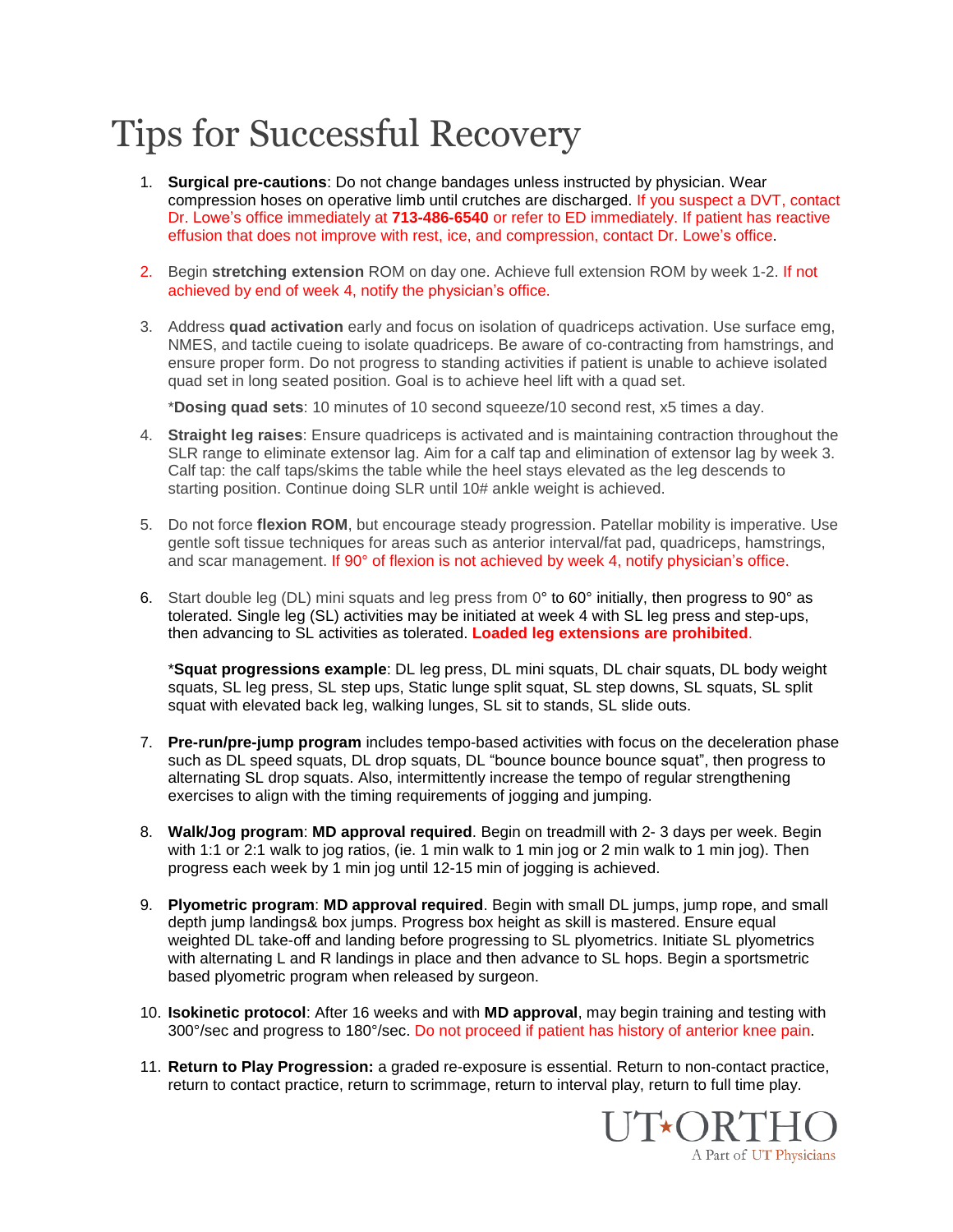### **PHASE 1 - ACUTE (0-6 Weeks)**

### **PHASE GOALS: PROTECT GRAFT, RESTORE AMBULATION & ADL STATUS RANGE OF MOTION**

- $\bullet$  0-1 Week Full extension and progress flexion to 60 $^{\circ}$
- 1-4 Weeks Maintain full extension and progress to 90°
- 4+ Weeks Gradually progress flexion to 120°

### **WEIGHT BEARING**

- 0-2 Weeks Toe Touch Weight Bearing
- 2-4 Weeks Partial Weight Bearing
- 4+ Week FWB with symmetrical gait

### **BRACE & CRUTCH USE**

- 0-1 Week -- Brace locked in 0° extension
- 1-2 Weeks -- Unlock brace 0° to 60°
- $\bullet$  2-4 Weeks Unlock brace 0 $\degree$  to 90 $\degree$
- 4-6 Weeks -- Brace unlocked to full if good quad control and full extension
- 6+ Weeks -- D/C crutches when gait is normal; D/C brace for home ambulation; continue for community ambulation until MD approval to D/C

### **STRENGTHENING**

- Quad sets, straight leg raises, hip abduction
- 2+ Weeks: Pre-gait, TKEs, calf raises
- $\bullet$  4+ Weeks: Static balance, mini squats, stationary biking: must be  $> 110^{\circ}$  knee flexion

### **CRITERIA FOR FULL AMBULATION**

- • **> 0 DEG KNEE EXTENSION & 90 DEG KNEE FLEXION**
- **> 30 STRAIGHT LEG RAISES WITHOUT LAG**
- **MINIMAL EFFUSION/PAIN, & SYMMETRICAL GAIT WITHOUT A LIMP**
- • **MD OR PT APPROVAL**

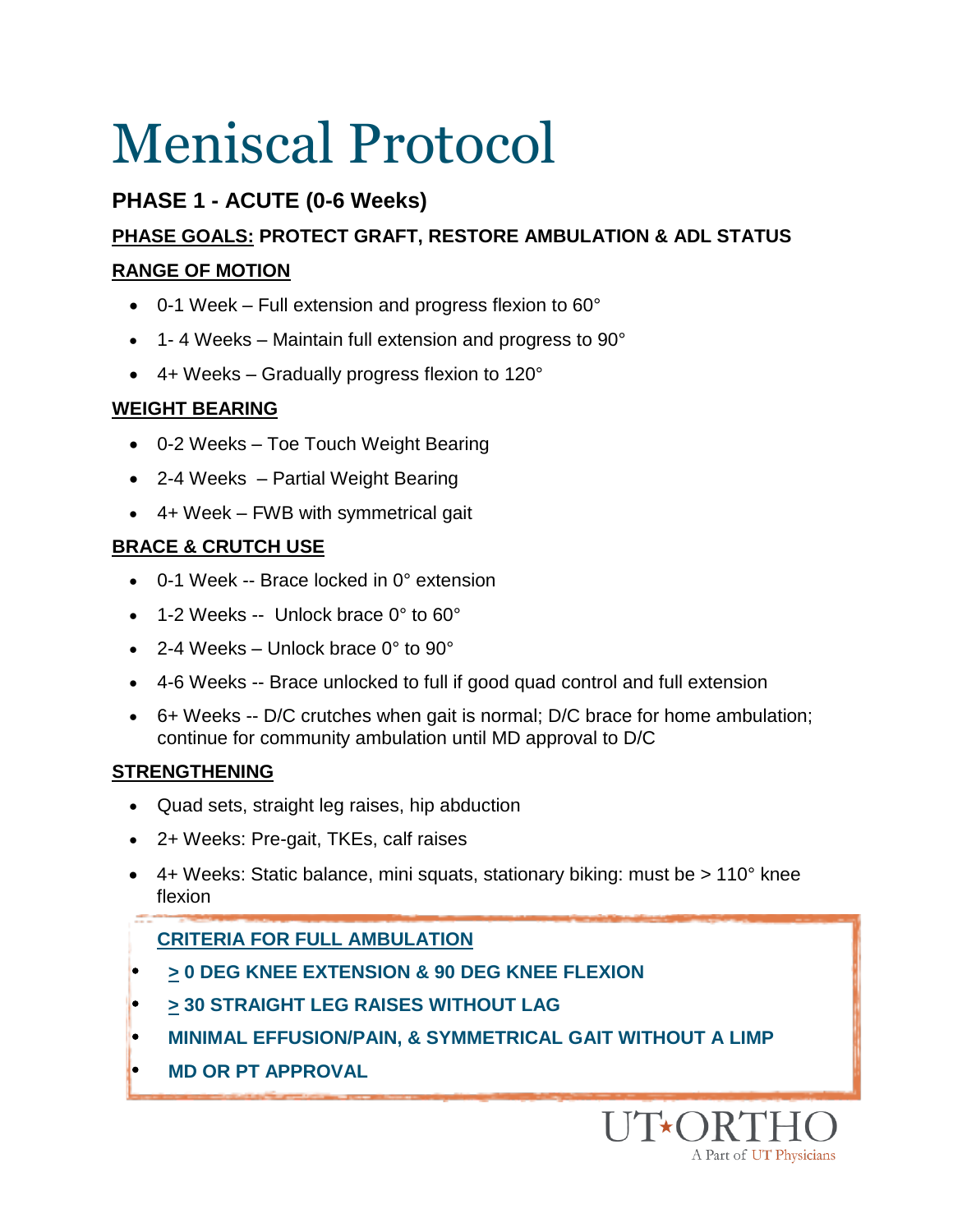### **PHASE 2 – STRENGTH (6-12 Weeks)**

### **PHASE GOALS: IMPROVE STRENGTH AND PROTECT THE GRAFT**

#### **RANGE OF MOTION**

6+ Weeks – Maintain full extension and progress to full flexion

### **STRENGTHENING**

- **LOADED FLEXION > 90° IS PROHIBITED**
- Leg press, step ups, step downs, RDLs, lunges, Bulgarian squats, wall sits
- Squat progression: bodyweight squats  $\rightarrow$  single leg squats
- Advance hip abduction & glut strength: band walks, lateral lunge, reverse lunge, bridges, hip thrusters
- Core exercises: planks, side planks, v-ups, Russian twist, superman
- Balance training: foam pad, balance board, BOSU

#### **CONDITIONING**

- Initiate dynamic warm-up: frankenstein kicks, leg swings, knee hugs, heel sweeps, heel/toe walks, oil rigs, lateral lunge, hip rotation, inch worm, speed squats
- Stationary bike, elliptical, & rowing machine
- Swimming: progress kicking gradually and pain-free, no flip turns

### **CRITERIA FOR PHASE 2**

- • **PAIN LESS THAN 3/10 (WORST)**
- • **WITHIN 2 DEG NORMAL KNEE EXTENSION & 120 DEG KNEE FLEXION**
- **SYMMETRICAL BODY WEIGHT SQUAT**
- **MINIMAL EFFUSION, PAIN, & SYMMETRICAL GAIT WITHOUT A LIMP**

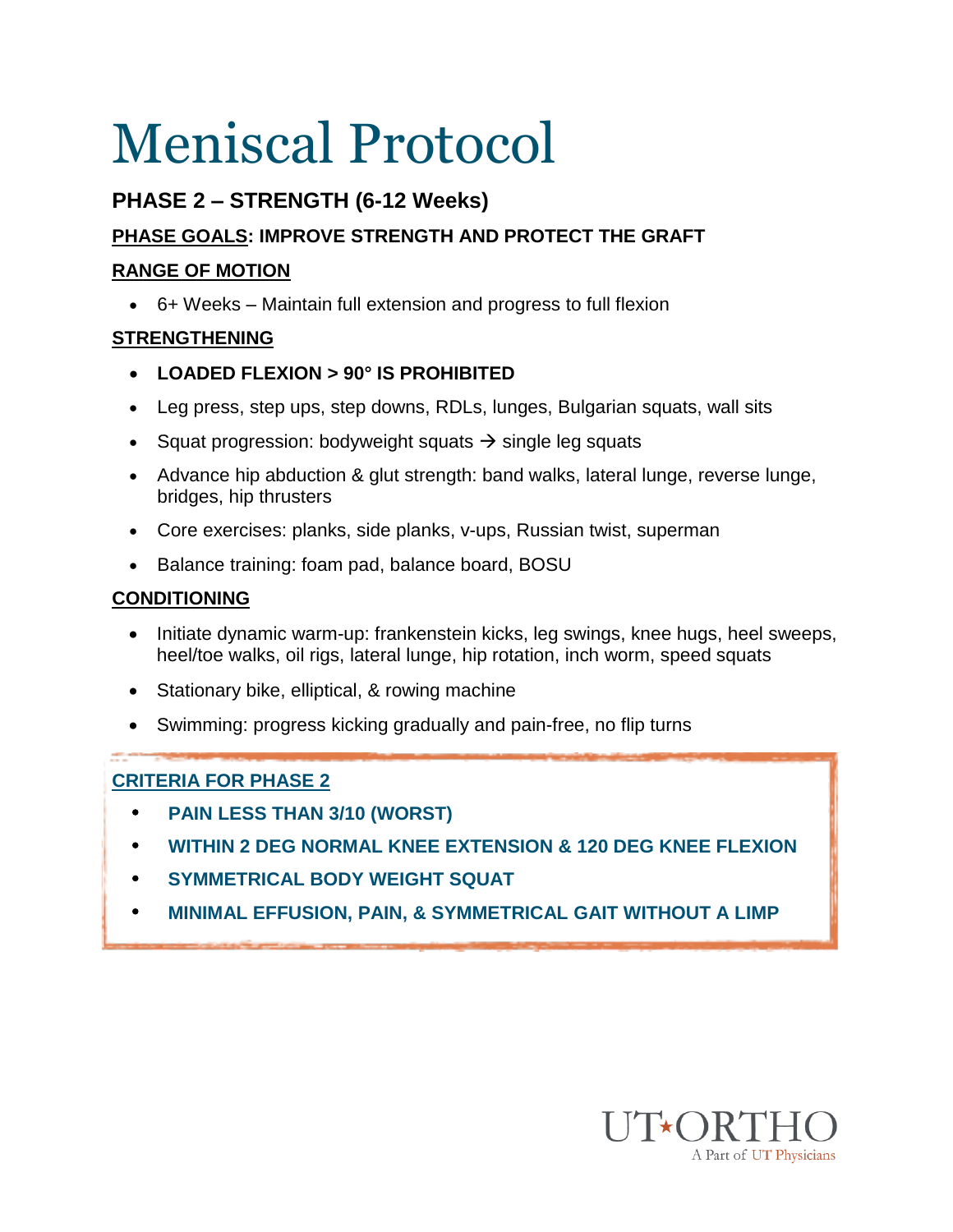### **PHASE 3 – INITIATE JOGGING AND DOUBLE LEG PLYOMETRICS**

### **(12-20 Weeks)**

### **PHASE GOALS: IMPROVE STRENGTH AND INITIATE JOGGING PROGRAM**

### **RANGE OF MOTION**

12+ Weeks – Maintain symmetry & pain-free with overpressure

### **STRENGTHENING**

- Leg press, step ups, step downs, RDLs, lunges, Bulgarian squats, wall sits
- Squat progression: bodyweight squats  $\rightarrow$  single leg squats
- Advance hip abduction & glut strength: band walks, lateral lunge, reverse lunge, bridges, hip thrusters
- Core exercises: planks, side planks, v-ups, Russian twist, superman
- Balance training: foam pad, balance board, BOSU

### **CONDITIONING**

- Dynamic warm up & integrate sport specific warm up
- Stationary bike, elliptical, swimming, & rowing machine
- 12+ Weeks -- Treadmill walk/jog progressions: begin with 30"-1' W/J intervals, advance jog time by 1 min each week
- 12+ Weeks Double leg jump rope and shuttle jumps
- 16+ Weeks -- Advance to track workouts: jog straights & walk curves

### **CRITERIA FOR JOGGING AND DOUBLE LEG JUMP ROPE**

- **PAIN LESS THAN 3 / 10 (WORST)**
- **WITHIN 2 DEG NORMAL KNEE EXTENSION & 120 DEG KNEE FLEXION**
- **QUADRICEPS & HAMSTRING STRENGTH > 60% NORMAL**
- **LESS THAN 4cm DEFICIT ON SINGLE-LEG SQUAT (ANTERIOR REACH)**
- **AT LEAST 1 MINUTE OF SINGLE LEG SQUATS**
- **MD APPROVAL**

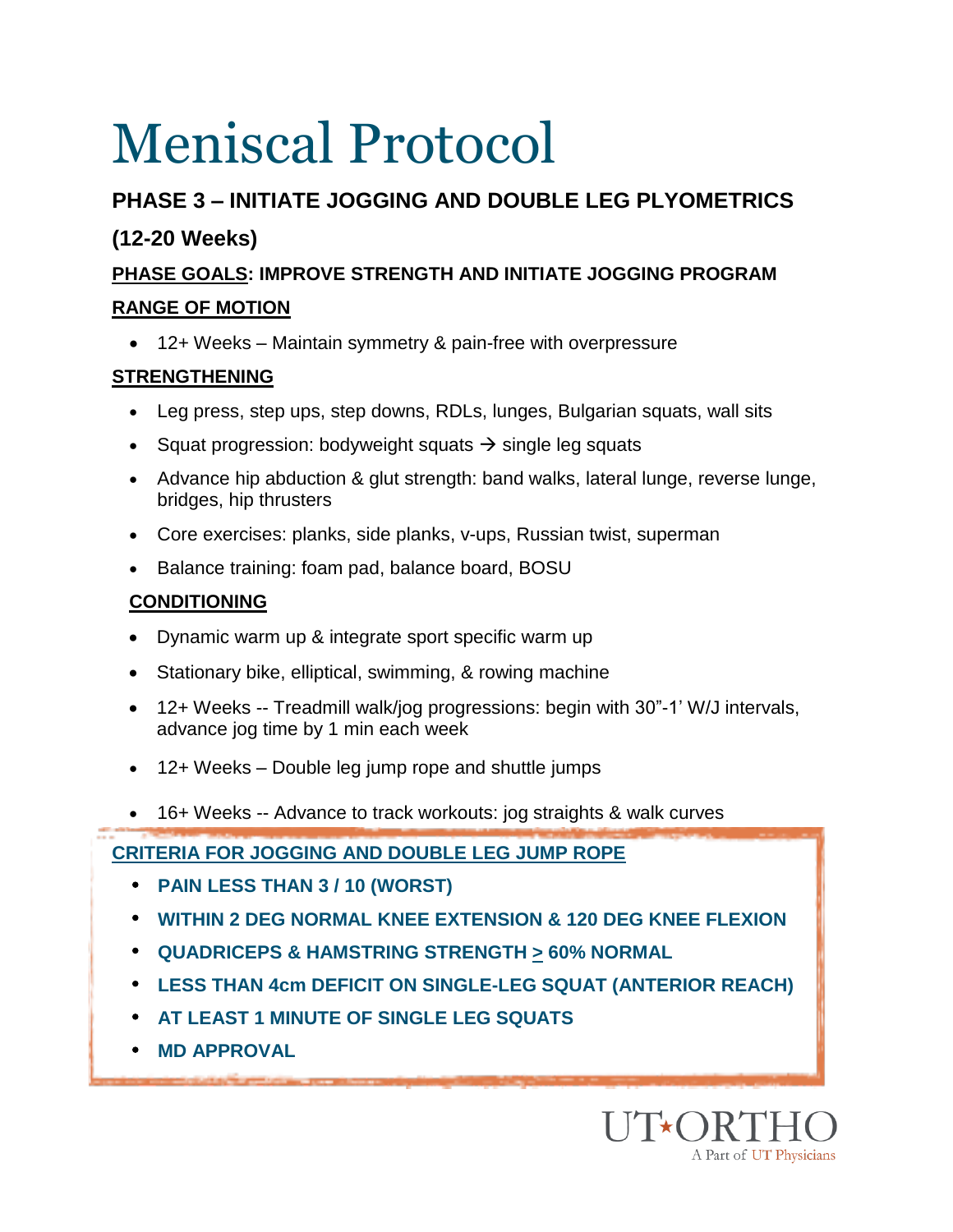### **PHASE 4 – STRENGTH, AGILITY, AND PLYOMETRIC (20-24 Weeks) PHASE GOALS: INITIATE DYNAMIC MOVEMENTS & SINGLE LEG PLYOMETRICS RANGE OF MOTION**

20+ Weeks – Promote and maintain symmetry

### **STRENGTHENING**

- Gym strengthening: squats, deadlifts, olympic lifting
- Interval strength circuits & work/rest timed intervals
- Dynamic eccentric loading: double & single leg
- Dynamic core: rotational and anti-rotational drills
- Isokinetic training protocols: begin with 300°/sec, progress to 180°/sec

### **CONDITIONING**

- Dynamic warm up, sports specific warm up, Stationary bike, elliptical, swimming, & rowing machine
- Track workouts: advance to linear speed drills and sprinting drills

### **PLYOMETRICS & AGILITY:**

- Ladder drills, footwork agility drills, cone drills
- Double leg plyos: jump rope, line jumps, cone jumps, depth jumps, box jumps
- Single leg landings: alternating, line jumps, hops  $\rightarrow$  SL jumps
- High intensity predictable patterned movements, incoporate sport specific drills
- Change of direction drills: begin with  $\lt 90^\circ$ , progress to 90 $^\circ$  and greater

### **CRITERIA FOR PLYOMETRICS AND AGILITY**

- **PAIN LESS THAN 2 / 10 (WORST)**
- **QUAD & HAM STRENGTH > 80% NORMAL; > 50% H/Q RATIO FOR FEMALES**
- **AT LEAST 3 MINUTES OF SINGLE LEG SQUATS (RESISTED)**
- **JOGGING >15 MINUTES ON TREADMILL**
- **< 5 ON LANDING ERROR SCORING SYSTEM (LESS)**
- **MD OR PT APPROVAL**

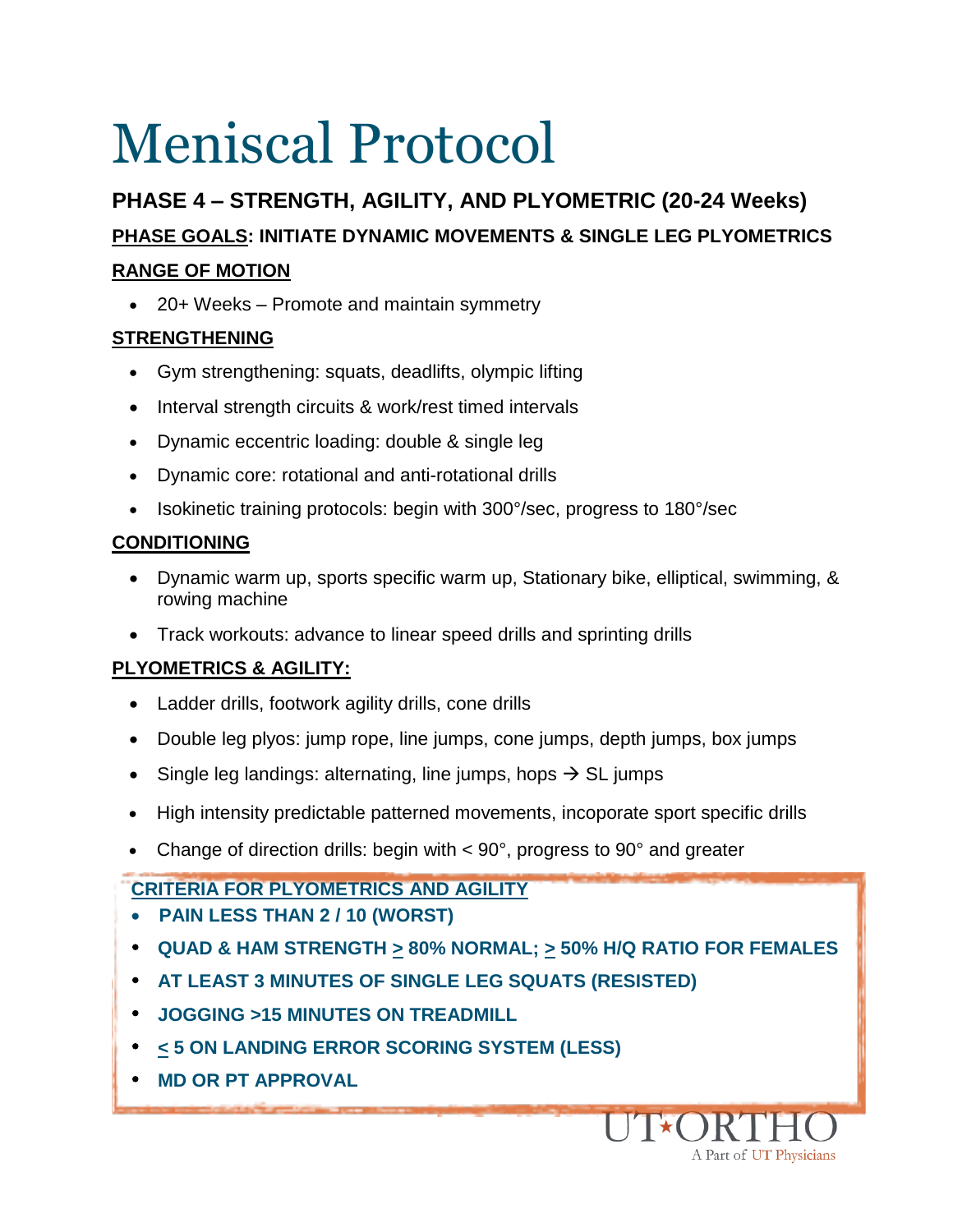#### **PLYOMETRICS & AGILITY (2-3 DAYS/WEEK):**

- Tuck jumps, squat jumps, bounding, SL hop, SL triple hop, SL cross over hop
- Change of direction drills: begin with < 90°, progress to 90° and greater
- Introduce unpredictable agility movements
- Non-contact sports specific drills

**CRITERIA FOR ADVANCED AGILITY & SL PLYOMETRICS**

- **PAIN LESS THAN 2 / 10 (WORST)**
- **QUAD & HAM STRENGTH > 80% NORMAL; > 50% H/Q RATIO FOR FEMALES**
- **AT LEAST 3 MINUTES OF SINGLE LEG SQUATS (RESISTED)**
- **JOGGING >15 MINUTES ON TRACK OR PAVED SURFACE**
- **MD OR PT APPROVAL**